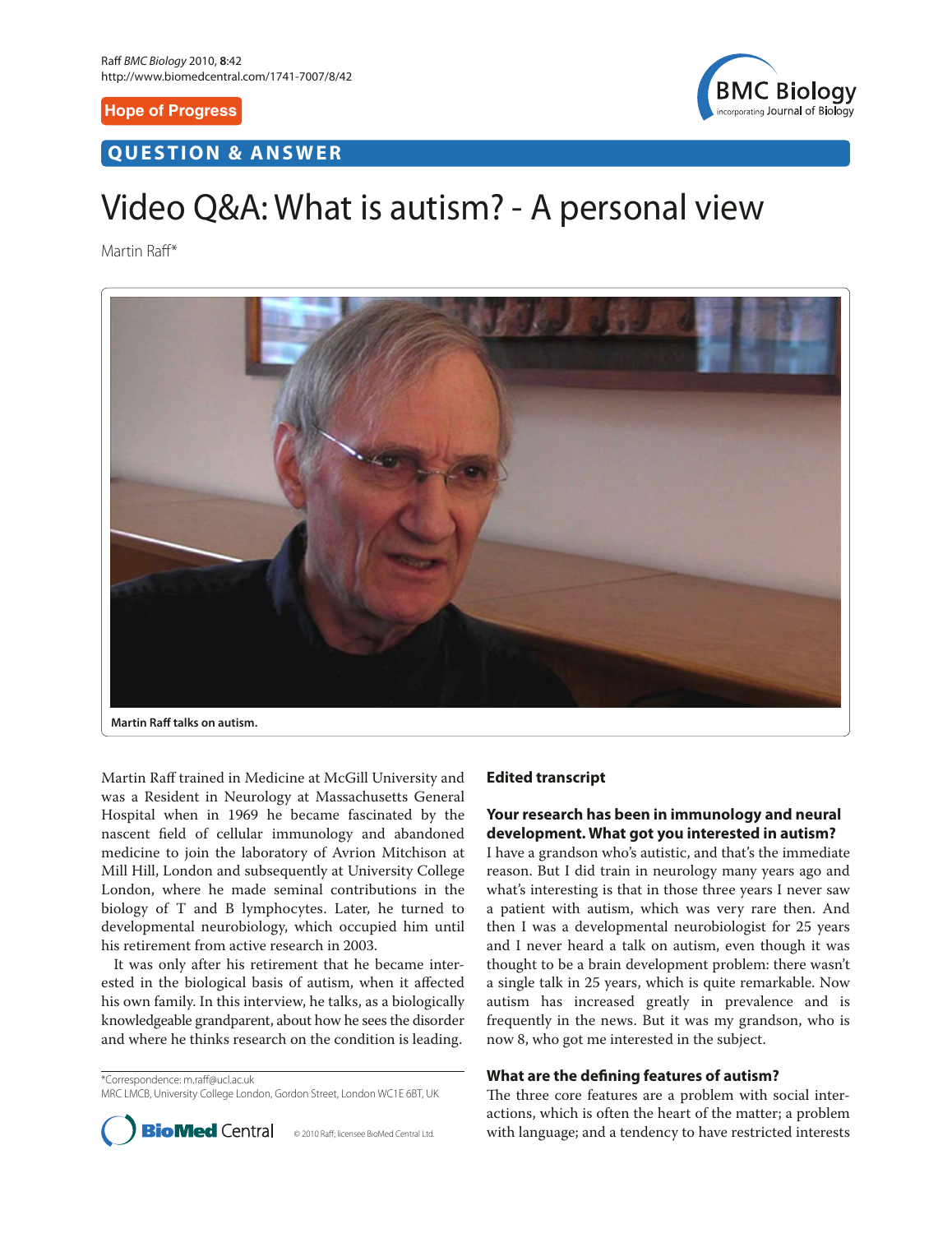and repeated, stereotypic motor behaviors. That is the socalled autistic triad, and you need to have two of the three and to develop them by the age of 3 to be considered autistic.

#### **Is autism just one thing? – Isn't it a spectrum?**

It is a spectrum, and probably the reason, or at least one important reason, for the apparent increase in autism is that the diagnostic criteria have expanded enormously. At the bad end of the spectrum are the classic autistic kids, and at the best end of the spectrum are Asperger kids, who have much less trouble with language and are often very smart. But there is also everything in between. I'm sure you have many colleagues with some features of autism.

#### **You have an unorthodox view of how autism develops – What is it?**

I'm not so sure it's unorthodox. It starts from the need to explain the basis of the autistic triad: why do these features occur together in this way? Besides the three core features, there are also often other associated features - seizures in 30%, intellectual impairment in 50% and behavioral abnormalities such as temper tantrums and feeding and sleeping disorders, and so on, which are often found in addition to the core triad.

So I think a major question is what binds the core triad together? There is no part of the brain that I'm aware of where an abnormality would explain this triad while leaving so much else intact.

A simple possibility would be that there is a fundamental problem in the interaction between the child and its parent, usually the mother. It has been known for many years that if this interaction is seriously disturbed if you can't achieve what's called joint attention with your mother or care giver - then you don't learn to speak, you don't learn social skills, and you develop restricted interests and, not infrequently, repeated stereotypic movements.

#### **Is there any evidence for this view?**

Yes. If a monkey is separated from its mother and other monkeys at birth, it becomes autistic: it doesn't develop normal vocalizations or social skills and shows restricted interests and repetitive motor activities such as rocking. If a child is born deaf, for example, and it is a year or two or three before that's picked up, the child has an increased likelihood of developing autistic features; or if a child is born blind and this is missed, that too is often associated with autistic features. And children who are brought up in orphanages, particularly the big orphanages where you don't get one-on-one care at all, as occurs in some Romanian orphanages, for example, these kids often develop what's called institutional autism. So I think it's pretty clear that if you interfere with the child-parent interaction (and other social interactions), this can lead to the autistic triad.

#### **Are you saying it's all the parents' fault?**

Kanner, when he first described autistic behavior in 1943, noted in his report that the parents of these children were cold and didn't seem to have an interest in people; you can see that he was thinking of blaming the parents. Then Bettelheim picked up on the idea and argued that it really is the parents' fault and talked about refrigerator mothers. So during the 1950s and 1960s, it was commonly felt that autism was an emotional disorder and parents were to blame.

#### **Do you think they were wrong?**

I think they were right in pointing to the child-parent relationship as a problem, but they were pointing to the wrong part of the relationship. It is the child that is abnormal, largely for genetic reasons. Autism is the most genetic of the neuropsychiatric disorders. So the child seems genetically impaired in his or her ability to interact, and the question is what is the nature of the impairment. There are lots of ideas about this. One is that autistic children don't process faces normally, which interferes with their interactions with people. Another is that they don't have the special interest in biological as opposed to inanimate things that normal children have. And another idea is that they can't figure out what's going on in somebody else's mind - called mind blindness or a 'theory of mind problem'.

I think it is very unlikely that any of those are the primary problem. I think a more likely explanation is that there is a problem with attention - a particular type of attention problem. There's increasing evidence that these children have what's called sticky attention, which is a problem with attention disengagement. When autistic children are focused on something, it's very hard to disconnect them and get them to focus on something else. So shifting attention from one thing to another seems to be a problem.

#### **Is there evidence for 'sticky attention'?**

I think the best evidence for that comes from Landry and Bryson. They published a paper in 2004 on a study of 5-year-old toddlers - 30 autistic, 30 Down syndrome, and 30 neurotypical, matched for IQ, who were taught to focus on an image on a central computer screen. The images were just abstract shapes falling through space. Then a different abstract image was put up on one of two lateral screens, and the child's eye movements were tracked electronically to see how they quickly looked at the new image. If the image on the focus screen was removed at the same time as the new image was put up, the autistic kids performed as well as the other two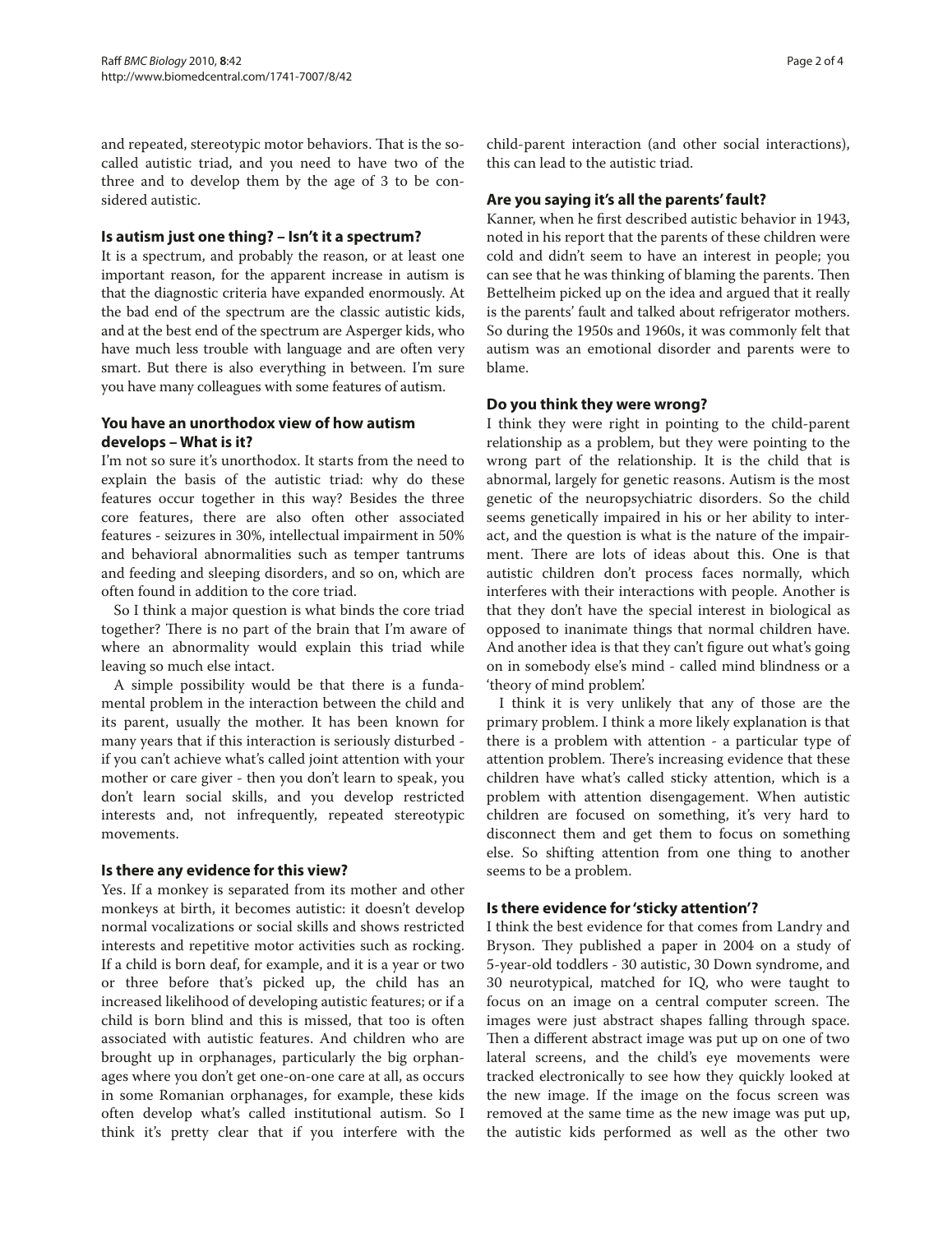groups, but if the focus image was left on when the new image appeared on a lateral screen, then 20% of the autistic children didn't look at the new image at all, and, of those that did, many were slow to do so, compared with the other two groups. In these experiments, there were no people, no faces and no social interactions, suggesting a fundamental problem with attention, and, specifically, a problem shifting attention from one thing to another.

My grandson had this problem in spades. He developed quite normally for a year and a half and then, starting halfway through his second year, over a period of weeks, he dramatically regressed: he stopped looking at you, stopped talking, and you could no longer get his attention. He could be looking at a wheel spinning or a train going round a track or water falling, and you could poke him in the arm, flash a light in his eyes, yell in his ears - but you just couldn't get his attention. It's not that he wasn't paying attention - he just wasn't paying attention to you.

#### **There is a lot of interest in the genetic analysis of autism - What do you think genetics has to offer?**

Well, as I said, it's the most genetic of the neuropsychiatric conditions, and so genetic studies are likely to be the best route to understanding the underlying neurobiology. There are already about 15 genes that have been implicated in autism. At the extremes, there are two classes of genetic influences in multifactorial diseases like autism. There are polymorphisms, which are common genetic variants that increase your risk a bit, usually less than 1.5-fold. These are generally identified by genomewide association studies using SNPs (single-nucleotide polymorphisms) and, for the most part, have not been very informative in autism.

The other class consists of rare mutations that greatly increase your risk and are much more informative. Thomas Bourgeron, for example, was the first to identify *neuroligin* mutations in some individuals with autism. He guessed that there might be abnormalities in synapses in autism, and so he looked at two genes, *neuroligin 3* and *neuroligin 4*, which encode proteins that work only at synapses, sequencing the protein-coding regions of these genes in more than 100 autistic individuals in multiplex families (that is, with 2 or more autistic members), as well as in a comparable number of neurotypical individuals. He found two Swedish families - one with a *neuroligin 3* mutation and the other with a *neuroligin 4* mutation: in each case, one brother was autistic and the other was diagnosed with Asperger syndrome. That was the first direct evidence that a mutation that affects a protein that works only at synapses can lead to an autism spectrum disorder and that the same mutation in the same family can lead to both ends of the spectrum. This was a giant step forward. Subsequently, mutations in genes that encode proteins that interact with neuroligins at synapses, including neurexin and shank proteins, have been found to predispose to autism and other neuropsychiatric disorders. I suspect that synaptic defects may be at the heart of the problem in many of these disorders and that defects in many different genes can probably contribute to different disorders.

There are some single-gene disorders, like Rett's syndrome, fragile X, and tuberous schlerosis, in which autism is part of a more complex neurological syndrome. These are therefore called syndromic forms of autism. There are very good mouse models of these, which are proving to be very informative. It seems to me that a promising way forward in autism, and in neuropsychiatric disorders generally, is to start with a big-effect mutation in individuals with the disorder and then try to model the disease in an experimental animal such as a mouse. Then you can make use of the powerful tools available in mice to try to find out what is responsible for the abnormal phenotype: which part of the brain, which types of neurons, which synapses, and which circuits.

#### **Could the very widely publicized connection between vaccination and autism account for the increase in incidence?**

This of course has been an enormous public concern, particularly for parents or grandparents who have autism in the family. Interestingly, in the UK the concern is with MMR (mumps, measles, rubella) vaccination, whereas in the US the concern is with the mercury compound (thermasol) in the vehicle.

I should have said earlier that dramatic regression occurs in about 30% of autistic kids (although minor regression occurs much more commonly): they develop apparently normally for a year and then in their second year they lose what they had and become classically autistic. After that, they may slowly recover to a variable extent, and some may recover completely. So you can imagine that, if you have a child that's fine but then, two or three weeks after a vaccination, he or she stops looking at you and stops talking, it will be difficult to convince you that this has nothing to do with the vaccination.

But there have been ten or more studies that show pretty unequivocally that vaccination is not involved in the autism spectrum disorders. One of the best was from Denmark, which showed that the prevalence increased about 15-fold from 1990 onwards, yet MMR was introduced in Denmark in the 1970s, and thermasol was removed in the 1990s with no apparent impact. So I think it's safe to say that vaccination is a red herring. Autism spectrum disorders are now recognized to be a fairly common condition, affecting almost 1% of children, and so there will be a substantial number of coincidences in which vaccination seems to trigger the condition.